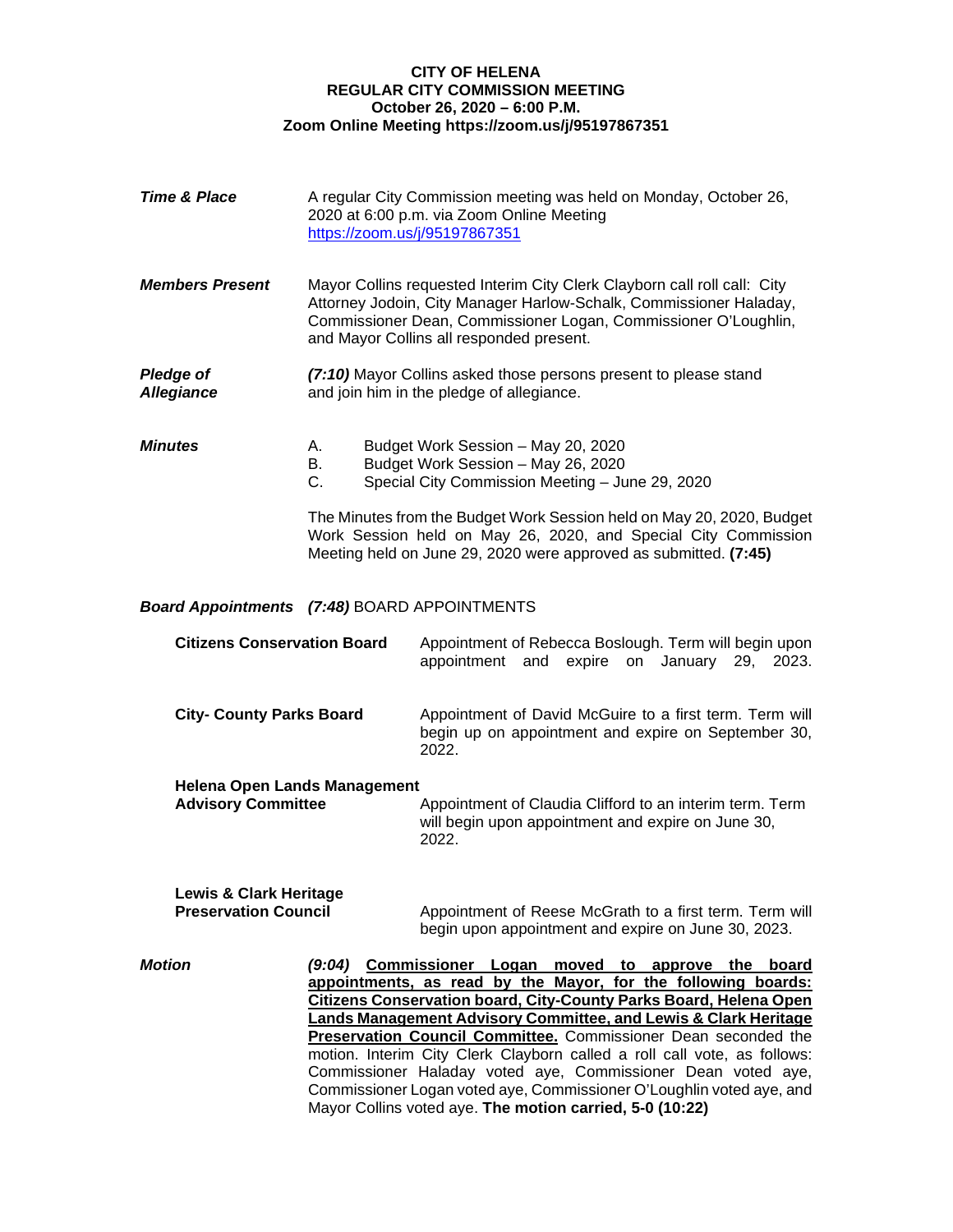| <b>Consent Agenda</b>                                                                                 | (10:31)                                                                                                                                                                                                                                                                                                                                                                                                                               |  |  |  |
|-------------------------------------------------------------------------------------------------------|---------------------------------------------------------------------------------------------------------------------------------------------------------------------------------------------------------------------------------------------------------------------------------------------------------------------------------------------------------------------------------------------------------------------------------------|--|--|--|
|                                                                                                       | Claims<br>А.<br>В.<br>Surplus Pers Property Vehicles Equipment Fall 2020<br>C.<br>Resolution appointing the Bozeman City Attorney as a special<br>prosecutor in the matter of the Helena Police Department<br>Inclusive Case Report No. 204652<br>Release of portions of existing utility easements created through<br>D.<br>subdivision process located within lots 3A, 3B, 3-C1, 3D, and 3E-<br>1B, of the Sleeping Giant addition. |  |  |  |
| <b>Public Comment</b>                                                                                 | No Public Comment                                                                                                                                                                                                                                                                                                                                                                                                                     |  |  |  |
| <b>Motion</b>                                                                                         | (14:25) Commissioner Haladay moved to approve Consent Agenda<br>items A, B, C, and D. Commissioner Dean seconded the motion. City<br>Clerk Clayborn called a roll call vote, as follows: Commissioner Haladay<br>voted aye, Commissioner Dean voted aye, Commissioner Logan voted<br>aye, Commissioner O'Loughlin voted aye, and Mayor Collins voted aye.<br>The motion carried 5-0. (15:28)                                          |  |  |  |
| <b>Communications from</b><br><b>City Commissioners</b><br>(15:32) COMMUNICATIONS/PROPOSALS FROM CITY |                                                                                                                                                                                                                                                                                                                                                                                                                                       |  |  |  |
|                                                                                                       | <b>COMMISSIONERS</b>                                                                                                                                                                                                                                                                                                                                                                                                                  |  |  |  |
|                                                                                                       | No comments or proposals were received from the Commission.                                                                                                                                                                                                                                                                                                                                                                           |  |  |  |
| <b>Report of the City Attorney</b><br>(16:10)                                                         |                                                                                                                                                                                                                                                                                                                                                                                                                                       |  |  |  |
|                                                                                                       | No report given                                                                                                                                                                                                                                                                                                                                                                                                                       |  |  |  |
| <b>Report of the City Manager</b><br>(16:18)                                                          |                                                                                                                                                                                                                                                                                                                                                                                                                                       |  |  |  |
|                                                                                                       | City Manager Harlow-Schalk asked Director David Knoepke to give a<br>snow removal update.                                                                                                                                                                                                                                                                                                                                             |  |  |  |
| <b>Staff Report</b>                                                                                   | Transportation Systems Director Knoepke gave an update on how the<br>snow removal process had gone this current week.                                                                                                                                                                                                                                                                                                                 |  |  |  |
| Discussion                                                                                            | Commissioner Logan asked Director Knoepke a question regarding how<br>a citizen could get a hold of him with concerns during snow events. Mayor<br>Collins asked Director Knoepke to place contact information on the city's<br>webpage.                                                                                                                                                                                              |  |  |  |
| <b>Report from HCC</b>                                                                                | (22:13)                                                                                                                                                                                                                                                                                                                                                                                                                               |  |  |  |
|                                                                                                       | COMMUNICATIONS FROM THE HELENA CITIZENS COUNCIL                                                                                                                                                                                                                                                                                                                                                                                       |  |  |  |
|                                                                                                       | Sumner Sharpe gave a report.                                                                                                                                                                                                                                                                                                                                                                                                          |  |  |  |